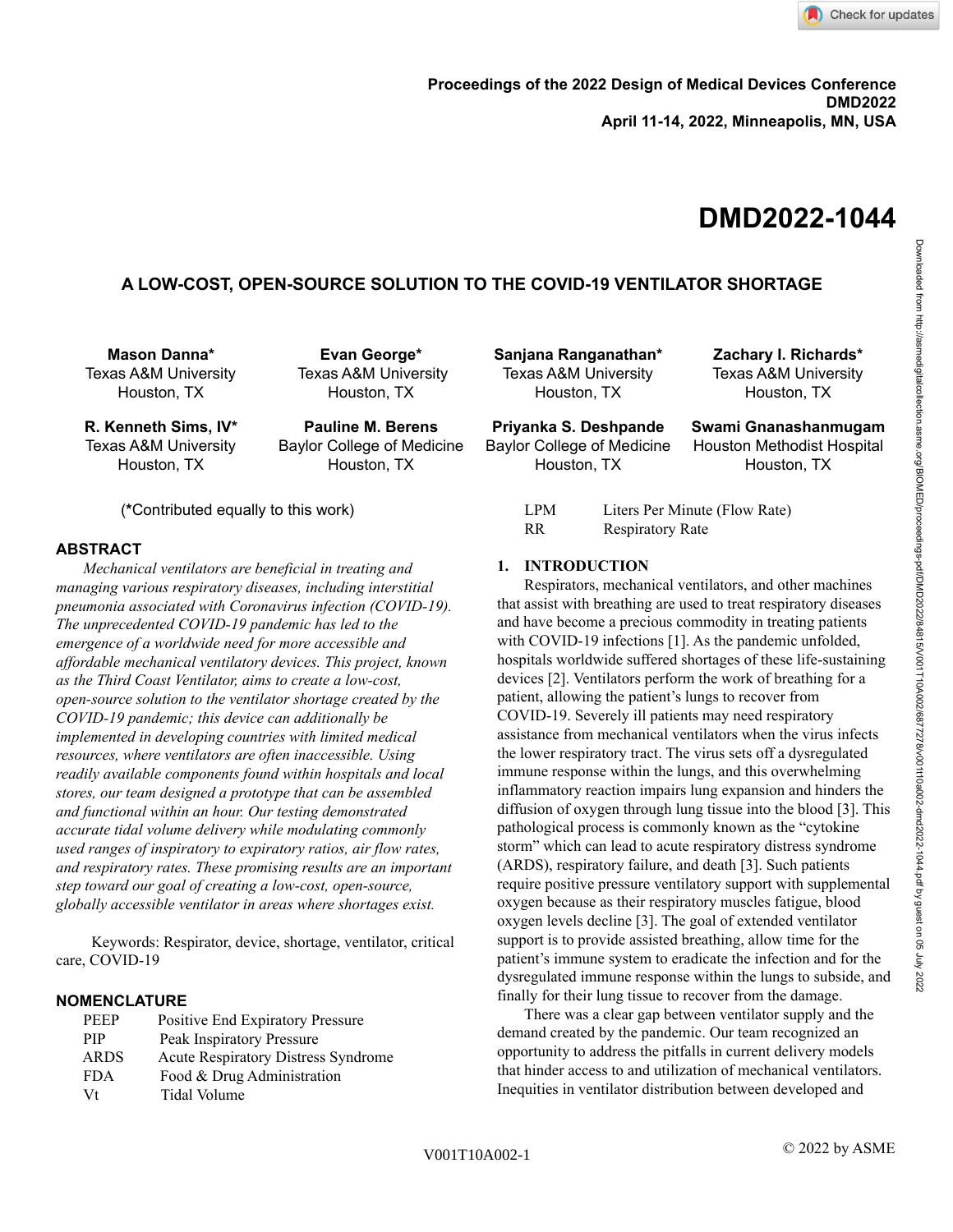developing countries are largely driven by ventilator cost, and these disparities worsened during the COVID-19 pandemic [4].

The ventilator shortage following the initial spread of COVID-19 spurred several ventilator prototypes [5-7]. These efforts aimed to develop an affordable device that could rapidly augment hospitals' ventilation capacity; however, essential considerations such as availability of parts, ease of use, assembly, and affordability were only partially realized. We address these challenges with a ventilator design that accounts for variation in technological literacy and access to medical supplies.

Standard mechanical ventilation systems allow for accurate delivery of variable tidal volumes, manipulation of ventilation parameters such as peak pressures, and real-time monitoring. Traditional ventilators are effective but costly, with most costing over \$20,000 per machine [8]. Furthermore, these machines are complex to manufacture, resulting in supply shortages when demand shocks such as COVID-19 disrupt the supply chain.

This paper describes the design of a pneumatic apparatus that can support the tidal volumes, respiratory rates, positive end-expiratory pressure (PEEP), peak inspiratory pressures (PIP), and inspiratory/expiratory ratios necessary to help patients requiring mechanical ventilation. Our device design is accessible and available via an open-source repository [9]. In addition, the total cost of components for our method is under \$1,500, which is significantly less than standard ventilators currently on the market.

# **2. MATERIALS AND METHODS**

The current iteration of this device consists of a modified off-the-shelf electrical microcontroller (Arduino) and 17 patient-interfacing parts, 15 of which are FDA-approved and readily available at most hospitals (Image 1).

Some electromechanical components, such as buttons, display screens, and solenoid valves, are common, but must be acquired from outside the hospital setting. After acquiring all necessary components, users can assemble a ventilator using instructions provided online from our website [10]. The Arduino code is also available on our website and must be loaded into the microcontroller in order for the ventilator to function.

Non-corrugated air tubing is connected to valves with hose clamps. Corrugated ventilator tubing slips on fittings without external hardware, consistent with existing ventilator designs. Jumper cables and a breadboard are needed to connect the solenoid valves and control switches to the Arduino..

After assembly, the device must be connected to power and a pressure source (compressed air, oxygen, or a mixture of the two). Once connected to power, the device turns on and displays a menu to control respiratory rate and relative time spent in inspiration for a given breath cycle (I:E ratio).



**IMAGE 1**: OVERVIEW OF VENTILATOR APPARATUS WITH ARROWS SHOWING THE FLOW OF AIR (A-INPUT TUBING, B-OPTIONAL GAS MIXER, C-PRESSURE REGULATOR, D-ROTAMETER, E-OPTIONAL 3D PRINTED COMPONENT HOUSING, F-PLASTIC FEMALE-FEMALE CONNECTOR, G-PLASTIC T SHAPED MALE END CONNECTOR, H-PLASTIC TUBING TO PIP CANISTER, I-PLASTIC INHALATION TUBING, J-WATER BUCKET (PIP CANISTER), K-PLASTIC EXHALATION TUBING, L-PEEP VALVE, M/N-POWER SOURCE WIRING)

The inspiratory limb of the flow circuit consists of all components in Image 1 from Component A through Component I, extending from the pressure source to the patient. During the inspiratory phase, a solenoid valve along this limb opens to allow air flow towards the patient. The peak inspiratory pressure (PIP) is regulated by a column of water placed parallel to the inspiratory limb that vents excessive pressure, protecting the lungs. The expiratory limb consists of Components K and L in Image 1, extending from the patient to the ambient air. The inspiratory solenoid closes during the expiratory phase and the expiratory solenoid opens, allowing the patient to expire through the expiratory limb. At the end of the expiratory limb, a positive end-expiratory pressure (PEEP) valve is present to allow expiration of air exceeding a set pressure. PEEP valves ensure that the lungs remain partially inflated after expiration, and are important in the treatment of **ARDS** 

Respiratory therapists and ICU physicians were consulted to ensure that this device could meet the needs of most COVID-19 patients. Critical technical considerations included supporting a range of tidal volumes, respiratory rates, I:E ratios, PEEP, and PIP to treat patients with varying respiratory needs.

# **3. RESULTS AND DISCUSSION**

The device has been tested and validated using a calibrated ventilator analyzer, which measures various parameters such as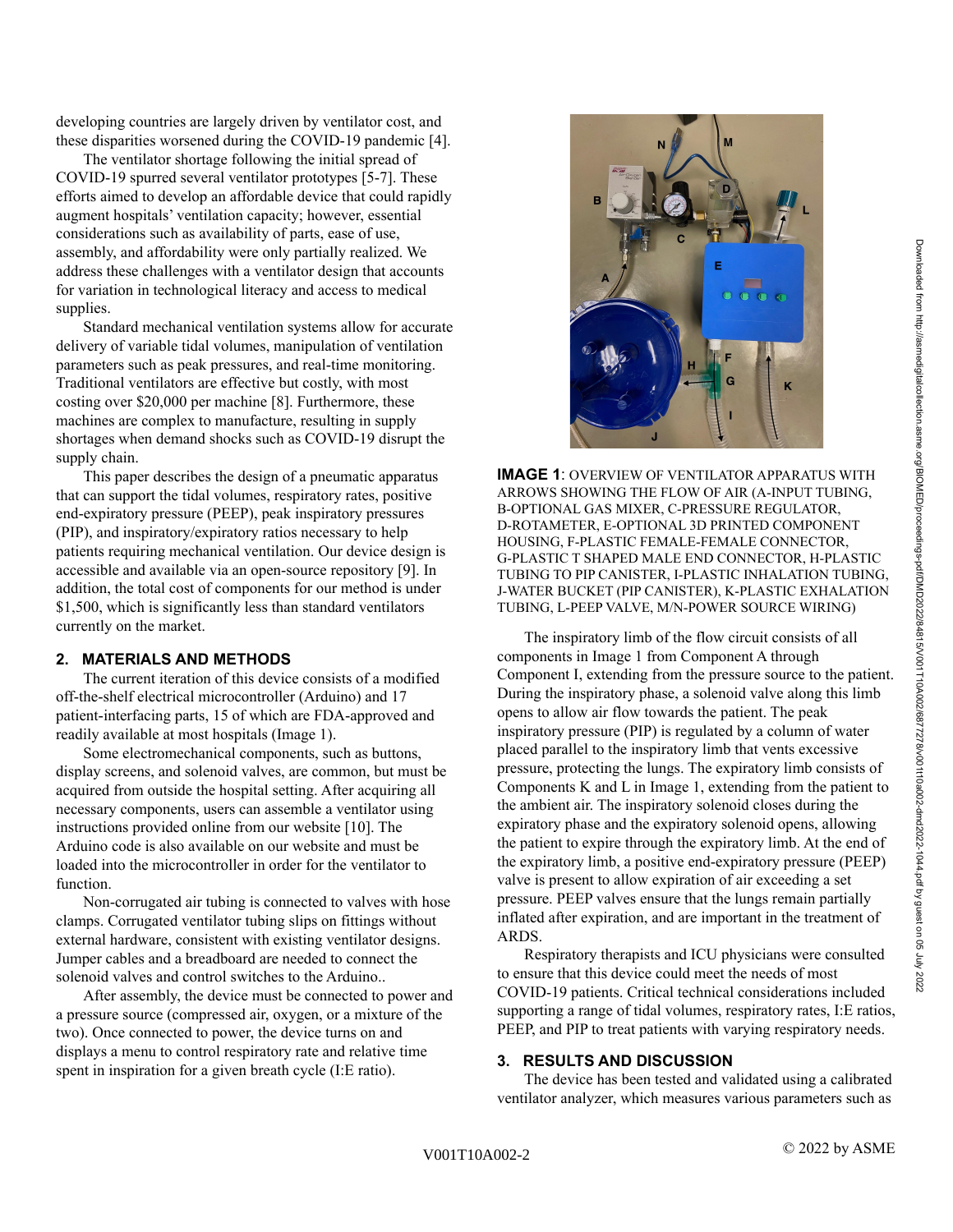I/E Rati **FIGURE 2**: ACTUAL (MEASURED) TIDAL VOLUMES WITH

 $\ddot{\tau}$ 

 $\overline{1}$ 

 $16$ 

 $1.8$ 

1800

1600 1400

120

1000

 $0.2$ 

Ť

 $06$ 

 $0.4$ 

idal Ve 800

ctual<sup>-</sup> 600 400

RESPECT TO CHANGES IN I/E RATIO USING *HIGH FLOW* ROTAMETER. RESPIRATORY RATE = 20 BREATHS/MIN. STAR MARKERS (BLUE) = 25 LPM; TRIANGLE MARKERS (ORANGE) = 30 LPM; SQUARE MARKERS (GREEN) = 40 LPM; CIRCLE MARKERS (YELLOW) = 50 LPM. ERROR BARS REPRESENT THE ABSOLUTE ERROR (IN ML) BETWEEN ACTUAL AND CALCULATED TIDAL VOLUMES FOR EACH FLOW RATE: 25, 30, 40, 50 LPM.



**FIGURE 3**: ACTUAL (MEASURED) TIDAL VOLUMES WITH RESPECT TO CHANGES IN I/E RATIO USING *HIGH FLOW* ROTAMETER. RESPIRATORY RATE = 12 BREATHS/MIN. STAR MARKERS (BLUE) = 5 LPM; TRIANGLE MARKERS (ORANGE) = 10 LPM; SQUARE MARKERS (GREEN) = 15 LPM; CIRCLE MARKERS (YELLOW) = 20 LPM; DASH MARKERS (RED) = 25 LPM. ERROR BARS REPRESENT THE ABSOLUTE ERROR (IN ML) BETWEEN ACTUAL AND CALCULATED TIDAL VOLUMES FOR EACH FLOW RATE: 5, 10, 15, 20, 25 LPM.

flow rate, volume, pressure, and oxygen concentration. This testing has shown that the device can perform under the wide range of conditions required of an ICU ventilator for COVID-19 patients, with only minor error between calculated and administered tidal volumes.

The tidal volume (mL) delivered by the ventilator can be accurately predicted within 10% error for an input of desired flow rate (liters/min), respiratory rate (breaths/min), and I/E ratio (Figures 1, 2, 3, 4). The ventilator is capable of delivering tidal volumes of clinical relevance. Tidal volumes were calculated as a function of flow rate, respiratory rate, and I/E ratio as shown in Equation 1 below:

$$
V_t = \frac{(1000)(LPM)}{RR} \times \frac{I}{I+E}
$$
 (1)

where  $Vt$  = Tidal Volume,  $LPM$  = Flow Rate;  $RR$  = Respiratory Rate;  $I =$  Inspiratory Time, and  $E =$  Expiratory Time.



**FIGURE 1**: ACTUAL (MEASURED) TIDAL VOLUMES WITH RESPECT TO CHANGES IN I/E RATIO. RESPIRATORY RATE = 20 BREATHS/MIN. STAR MARKERS (BLUE) = 5 LPM; TRIANGLE MARKERS (ORANGE) = 10 LPM; SQUARE MARKERS (GREEN) = 15 LPM; CIRCLE MARKERS (YELLOW) = 20 LPM. ERROR BARS REPRESENT THE ABSOLUTE ERROR (IN ML) BETWEEN ACTUAL AND CALCULATED TIDAL VOLUMES FOR EACH FLOW RATE: 5, 10, 15, 20 LPM.

The device has also been tested using a mechanical lung at various levels of resistance and compliance to simulate a wide range of clinical lung states, from healthy lungs to the acute respiratory distress syndrome (ARDS) lungs that might be seen in a COVID-19 patient. The ventilator has been subjected to a 24-hour continuous use test with consistent performance.

Tidal volumes have been calculated at flow rates from 5 liters per minute to 50 liters per minute, at respiratory rates from 10 breaths per minute to 30 breaths per minute, and at positive end-expiratory pressures (PEEP) of 1.5 to 20 cm H2O. In addition, I:E ratios ranging from 1:4 to 2:1 have been tested and produced values that have been replicated in multiple tests. 50 LPM

40 LPM

30 LPM

25 LPM

 $2.2$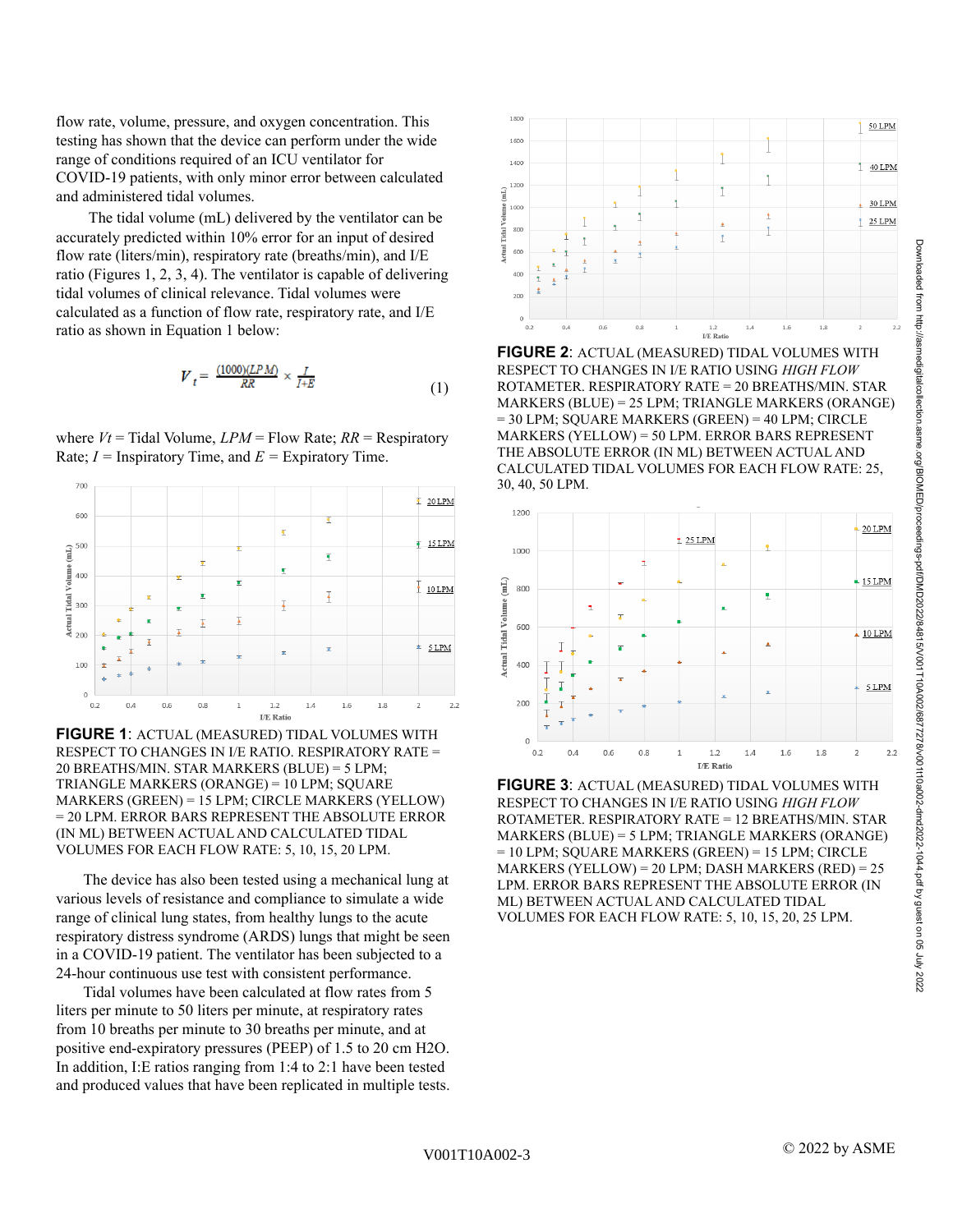

**FIGURE 4**: ACTUAL (MEASURED) TIDAL VOLUMES WITH RESPECT TO CHANGES IN I/E RATIO USING *HIGH FLOW* ROTAMETER. RESPIRATORY RATE = 30 BREATHS/MIN. STAR MARKERS (BLUE) = 5 LPM; TRIANGLE MARKERS (ORANGE) = 10 LPM; SQUARE MARKERS (GREEN) = 15 LPM; CIRCLE MARKERS (YELLOW) = 20 LPM; DASH MARKERS (RED) = 25 LPM. ERROR BARS REPRESENT THE ABSOLUTE ERROR (IN ML) BETWEEN ACTUAL AND CALCULATED TIDAL VOLUMES FOR EACH FLOW RATE: 5, 10, 15, 20, 25 LPM.

#### **3.1 Technical Specifications**

| <b>Parameter</b>                        | <b>Operating Range</b> |
|-----------------------------------------|------------------------|
| Tidal Volume                            | 200 - 1000 mL          |
| I:E Ratio                               | $1:4 - 2:1$            |
| Fraction of inspired O2 (FiO2)          | $0.21 - 1$             |
| <b>Respiratory Rate</b>                 | $10 - 30$ per minute   |
| <b>Inlet Pressure Max</b>               | 500 psi (35 bar)       |
| Peak Inspiratory Pressure (PIP)         | $0 - 30$ cm $H2O$      |
| Positive End Expiratory Pressure (PEEP) | 1.5 - 20 cm H2O        |

**TABLE 1:** OPERATING LIMITS OF VENTILATOR

# **3.2 Competitive Advantage**

| <b>Competitor</b><br><b>Advantages</b>        | Comparison | <b>Third Coast</b><br><b>Ventilator</b><br><b>Advantages</b> |
|-----------------------------------------------|------------|--------------------------------------------------------------|
| Plug-and-play design                          | Stanford   | Storage box optional                                         |
| Stable and reliable<br>electrical connections | OpVent     | No custom PCB<br>required                                    |
| Bag valve masks are<br>easy to obtain         | MIT E-Vent | No moving parts                                              |
| Minimal number of<br>components               |            | More predictable<br>operating pressures                      |
| Breathing assist                              | GlasVent   | Custom I: E ratio                                            |
| Manual fall-back                              |            | FiO <sub>2</sub> modification                                |

**TABLE 2:** COMPETITIVE ANALYSIS BETWEEN THIRD COAST VENTILATOR AND OPVENT (STANFORD UNIVERSITY), E-VENT (MIT), AND GLASVENT (UNIVERSITY OF GLASGOW)

Our design has advantages and drawbacks compared to other pandemic ventilator designs (Table 2). A team at the Massachusetts Institute of Technology (MIT) attempted to address the global ventilator shortage by developing an emergency ventilation system that squeezes a bag valve mask (Ambu bag) with a custom-built automatic actuator [5]. It is relatively inexpensive, and bag valve masks are a common hospital commodity. A team at the University of Glasgow developed a similar bag valve mask actuator called GlasVent, though it also incorporates a manual operation mode as a fail-safe. GlasVent also includes a breathing assist mode for lightly sedated patients [6]. Both of these designs have the key advantage of not requiring a pressurized gas source to operate, but closed-loop pressure monitoring is necessary to actuate bag valve masks of various compliances and capacities.

These systems utilize some existing hospital equipment, but the foundations of these designs are pre-built, custom bag valve mask actuators. Our ventilator, in contrast, has no custom parts and therefore does not add a step to the supply chain. Instead, users acquire off-the-shelf items that can be assembled with an instruction manual. The bill of materials, blueprint, assembly manual, and operation manual for the ventilator are open-source, all of which enhance accessibility.

Our design also differs from Op-Vent, an emergency ventilator developed by a team at Stanford University [7]. While Op-Vent is also a solenoid-based platform, its electronics rely on a printed circuit board and an included microcontroller. This provides electronic stability over a breadboard and jumper